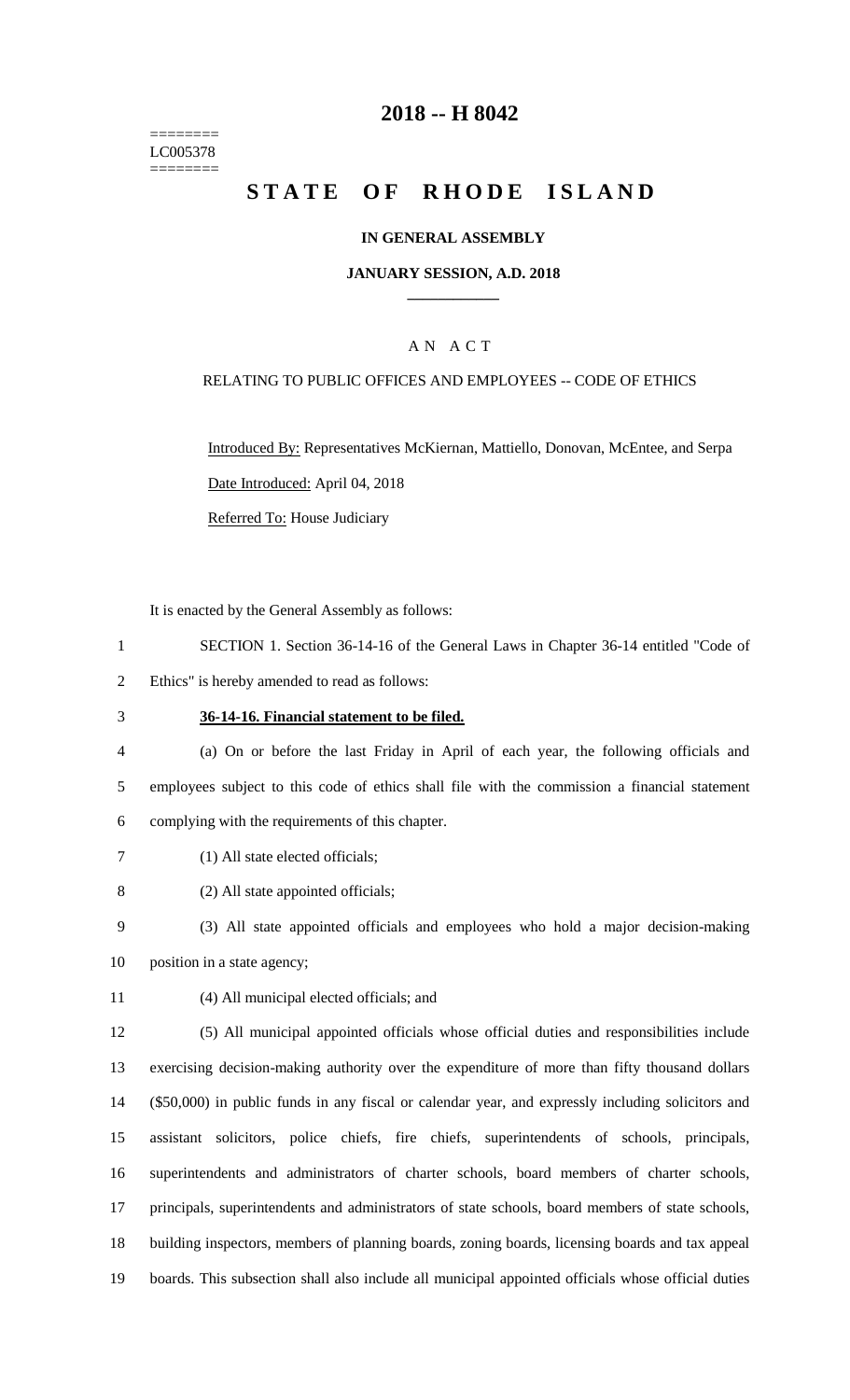and responsibilities include nominating, appointing or hiring any persons that will receive compensation of more than fifty thousand dollars (\$50,000) in public funds in any fiscal or calendar year.

 (b) In the case of state and municipal appointed officials on and after January 1, 1988, the appointee shall file the financial statement within thirty (30) days after the date of his or her appointment or the date he or she qualifies for the office; provided, however, that in the case of the appointment of officials that require senate confirmation, the appointee shall file the financial statement with the appropriate senate committee prior to the institution of those confirmation proceedings.

 (c) Within thirty (30) days after the filing deadline, every person who is a candidate for an office as an elected officer, except those candidates for moderator and clerk of a voting district of the cities and towns, shall file the financial statement as required by this chapter. Filings of candidates for general office shall include information as required in subdivision 36-14-17(b)(2). The commission shall grant an extension for good cause shown of not more than fifteen (15) days, provided a request for the extension is received prior to the filing deadline for the financial statement.

 (d) Except as otherwise provided in this chapter, at least thirty (30) days before the deadline date for the filing of a financial statement by each individual required to file, the commission shall mail to the individual a copy of the financial statement form. In the case of candidates other than those covered by subsection (f) of this section, the forms shall be mailed 21 within ten (10) days after the filing deadline date. In the case of appointed officers covered by this section, the forms shall be mailed within seven (7) days after the date of the appointment.

 (e) If a person has filed a financial statement as required by one subsection of this section covering the preceding calendar year, he or she is not required to file a financial statement as required by another subsection if, before the deadline for filing under the other subsection, he or she notifies the commission in writing that he or she has already filed a financial statement under the subsection specified.

 (f) A person required to file a financial statement under subsection (a) of this section may request the commission to grant an extension of time of not more than sixty (60) days for filing the statement. The commission shall grant the extension of not more than sixty (60) days if the request is received prior to the filing deadline or if a timely filing or request for extension is prevented because of physical or mental incapacity. Not more than one extension may be given to a person in one year except for good cause shown.

(g) The deadline for filing any statement required by this section is 5:00 P.M. of the last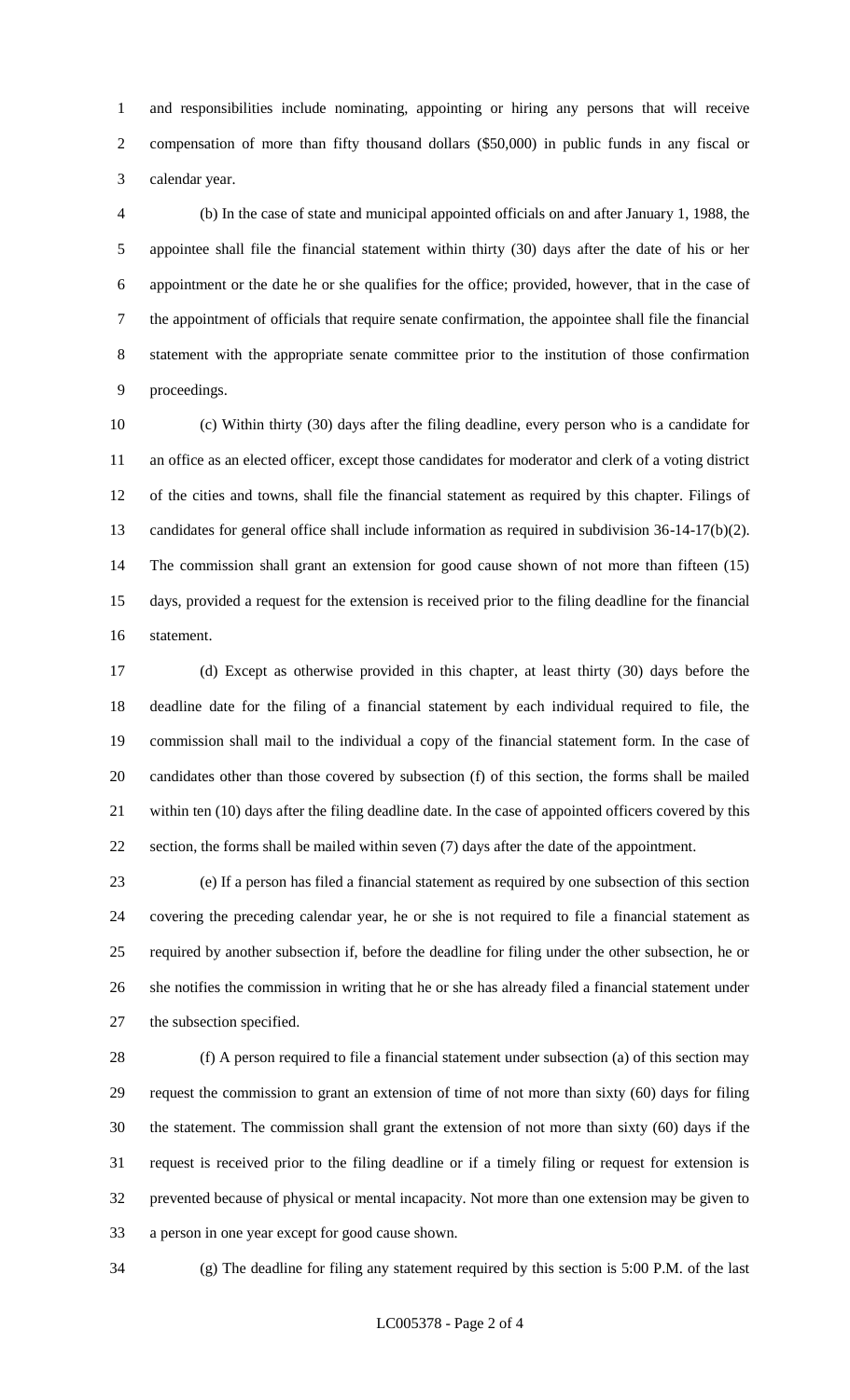day designated in the pertinent subsection of this section for filing the statement. When the last day of filing falls on a Saturday or Sunday or an official state holiday, the deadline for filing is extended to 5:00 P.M. of the next day which is not a Saturday or Sunday or holiday. Any statement required by any provision of this section to be filed within a specified time period shall be deemed to be timely filed if it is placed in the United States post office or in the hands of a common or contract carrier properly addressed to the appropriate authority within the time limits applicable to the statement. The postmark or receipt mark (if received by a common or contract carrier) will be prima facie evidence of the date that the statement was deposited with the post office or carrier. The person filing the statement may show by competent evidence that the actual date of posting was to the contrary.

 (h) Financial statements, required pursuant to this section, and any disclosure required pursuant to § 36-14-18, shall be made available for public inspection on the Rhode Island ethics 13 commission's website no later than two (2) business days after the reports are received by the 14 ethics commission commencing with the financial statement required on or before the last Friday in April 2018. SECTION 2. This act shall take effect upon passage and shall apply to all financial

statements required to be filed by April 27, 2018, and thereafter.

#### ======== LC005378 ========